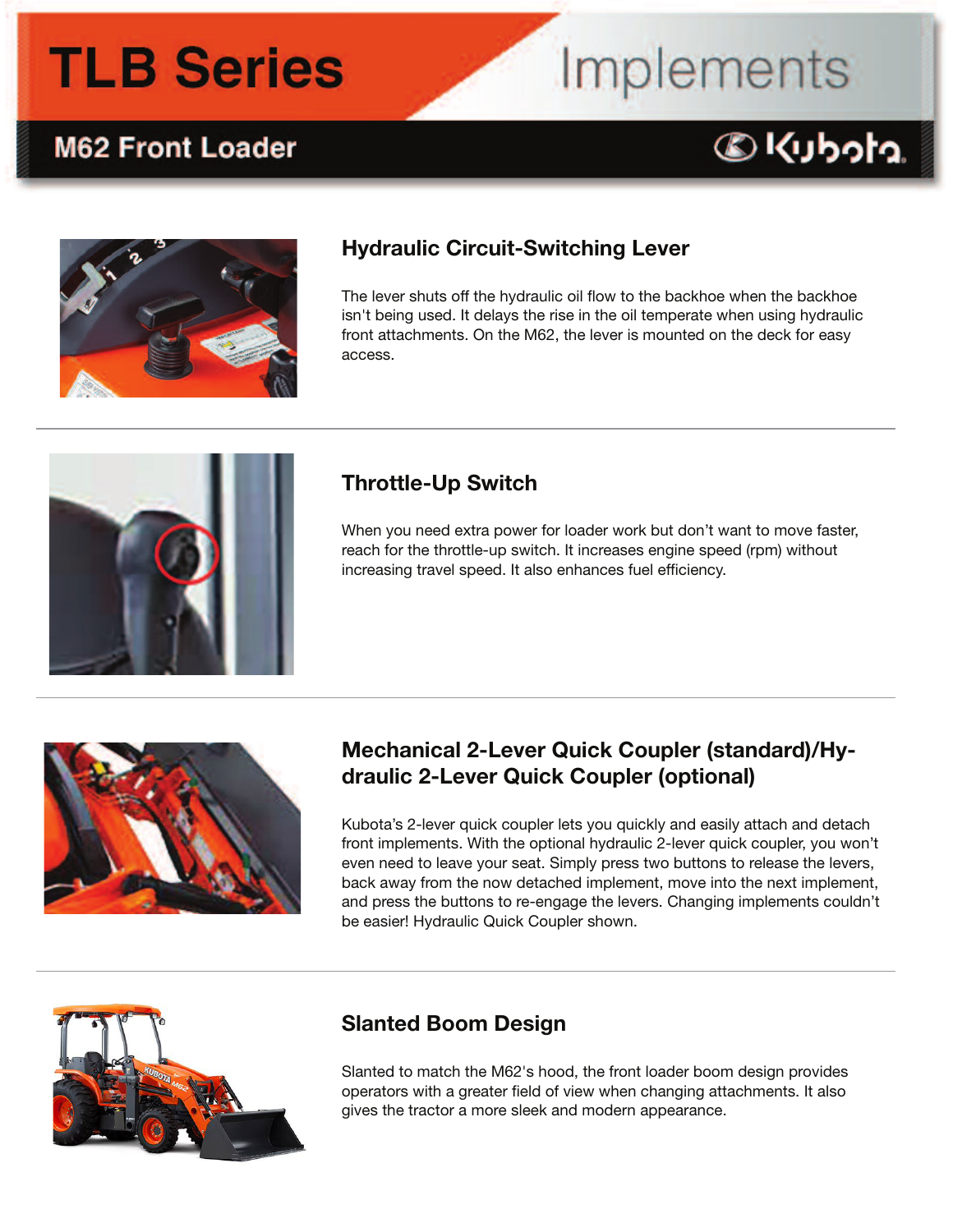# Implements

### **M62 Front Loader**

### C Kubota



### **Brace-less Frame**

The M62's brace-less loader frame design improves visibility over the hood, to the side and when servicing the engine. It helps you to be safer, more productive and more efficient.



### **Auto Leveling Valve (standard)**

The auto-leveling valve automatically keeps the bucket or pallet fork horizontal as the loader boom raises and lowers. The On/Off switch deactivates the system for greater operation control. Spills are reduced, while pallet fork operation and loading jobs are made easier.



### **Boom Stopper (Meets OSHA1926.600)**

The standard loader boom stopper securely locks the loader's boom while in the raised position. This allows you to work under the hood of the tractor with the loader arms up and out of the way.



### **Bucket Level Indicator**

The bucket-level indicator rod gives the operator a clear and easy way to tell when the bucket is level.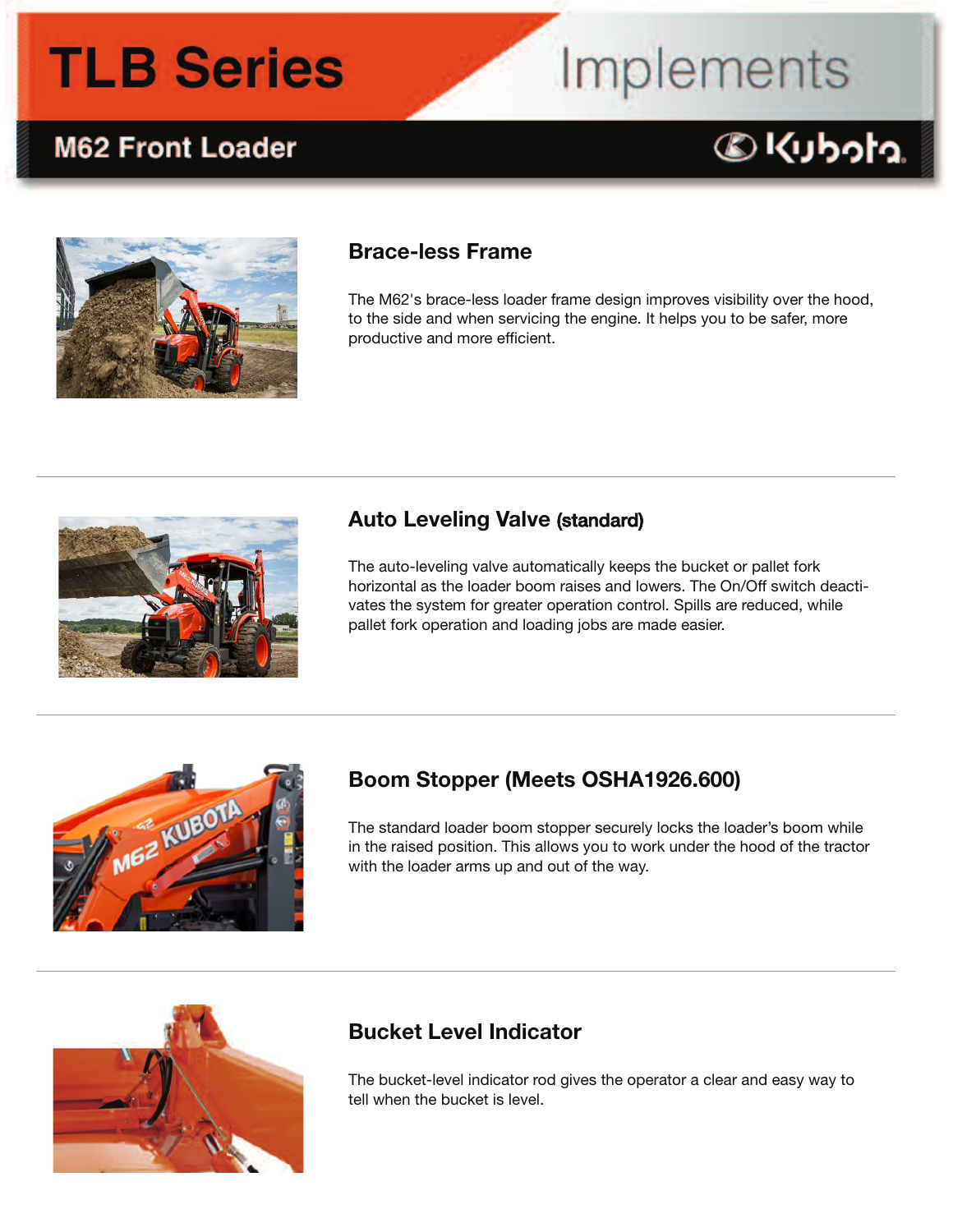# Implements

### Colcubota.



**M62 Front Loader** 

### **Optional 3rd Function Valve**

The M62 can be equipped with our optional 3rd function valve to increase the users' productivity and versatility. This optional valve makes changing out hydraulically operated attachments such as 4 in 1 buckets, augers, and rotary brooms fast and efficient.



### **Lifting Capacity and Height**

The M62's productive hydraulic system and means heavy duty loads are no match for its 3,960 lb lifting capacity and 10'6" lifting height.



### **Protected Hoses**

The hydraulic hoses are routed through the M62's loader boom for clearer operator views, as well as increased hose protection and durability.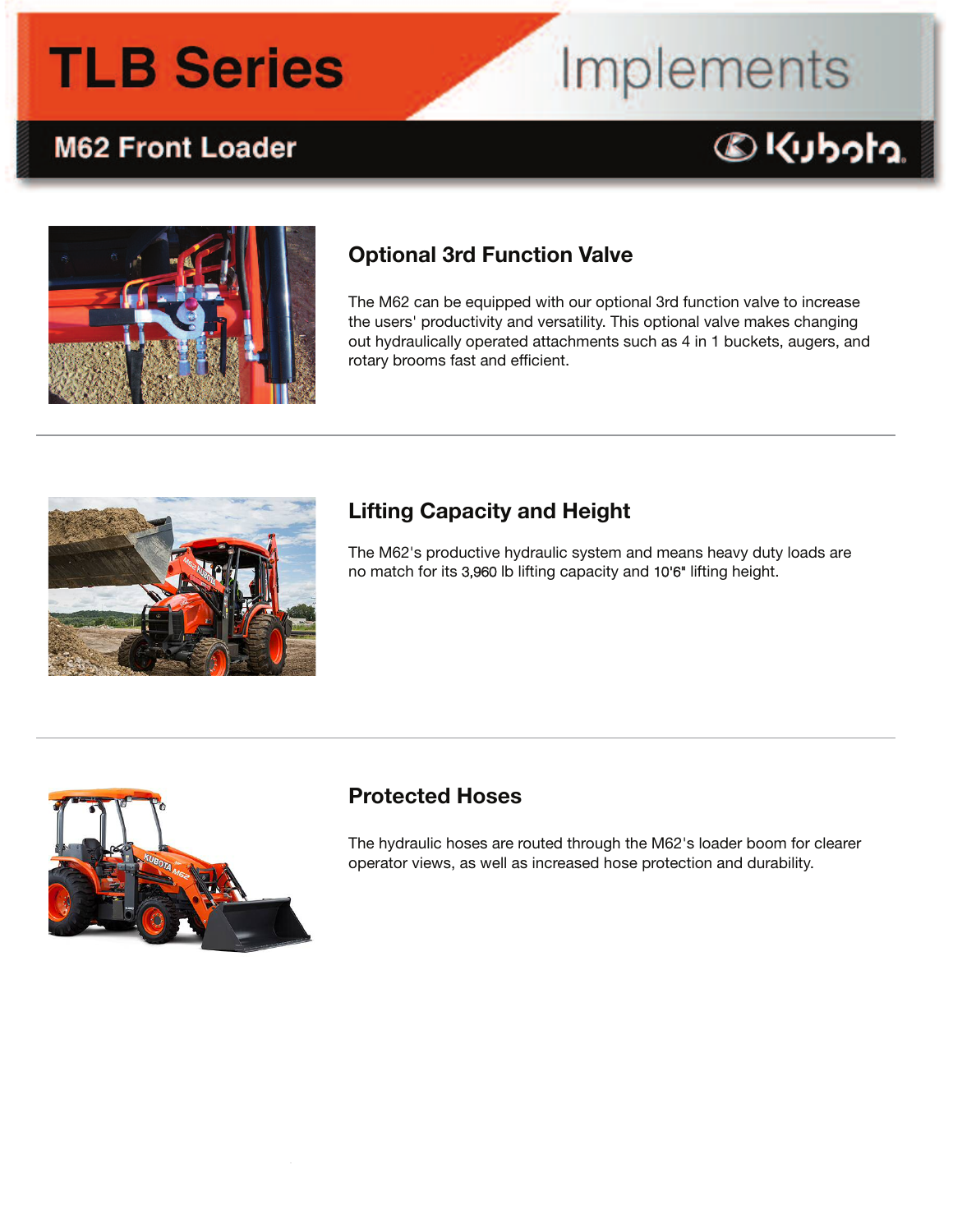### M62 Backhoe

### **Quick Hitch (optional)**

The backhoe boom's quick hitch lets you quickly switch buckets and get back to digging. Quick hitch is compatible with select Kubota compact excavator buckets.

Implements

@Kubota.



### **Flip-Over Stabilizer Pad**

Switch from road-use side to steel anchor by simply rotating the unit by hand. No tools needed!



### **Quick-Mount Attach/Detach**

A four-point quick-mount system lets you quickly and easily detach the backhoe. When needed again, the backhoe can be reattached just as quickly and easily.



### **Backhoe Crawling Mode**

Now you can save time when repositioning during backhoe operations. The backhoe crawling mode lets you creep forward or backward with the touch of a finger while remaining at the backhoe controls. It's so simple, you won't even need to change the seat position!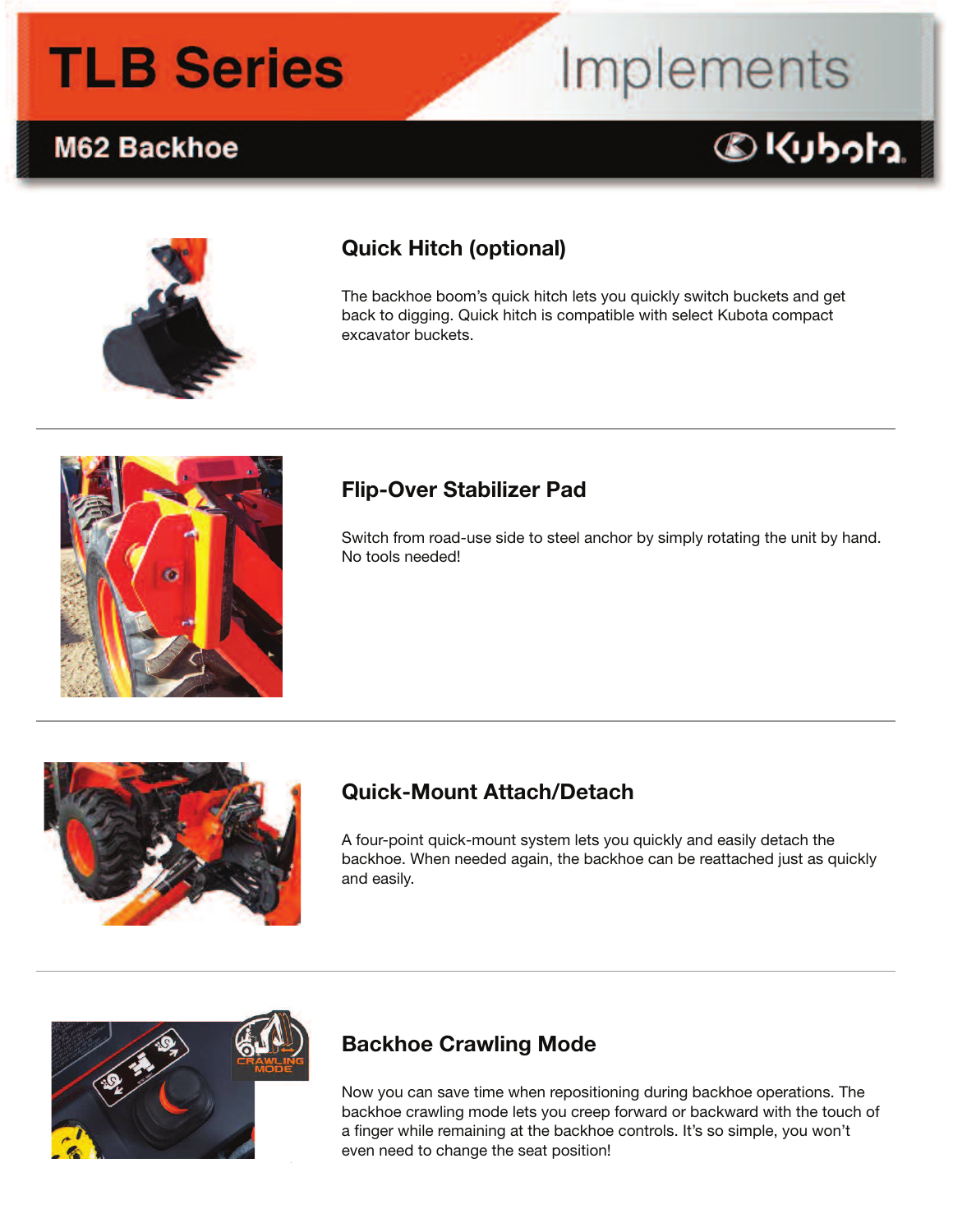# Implements

### M62 Backhoe





### **Auxiliary Hydraulic Valve and Thumb**

Our optional auxiliary hydraulic control valve and hydraulic thumb gives you greater versatility when working with the backhoe. The M62 reduces installation time with a built-in thumb bracket as standard equipment.



### **Construction-Grade Hydraulic Cylinders**

The M62's construction-grade cylinders are built to last. Their outstanding sealing performance makes them strong and exceptionally durable. In addition, the high-quality plating of the cylinder rods offers superior rust protection.



### **Enclosed Hydraulic Hoses**

All hydraulic hoses are routed through the boom and arm for improved hose protection and durability, not to mention excellent visibility and overall cleaner backhoe design.